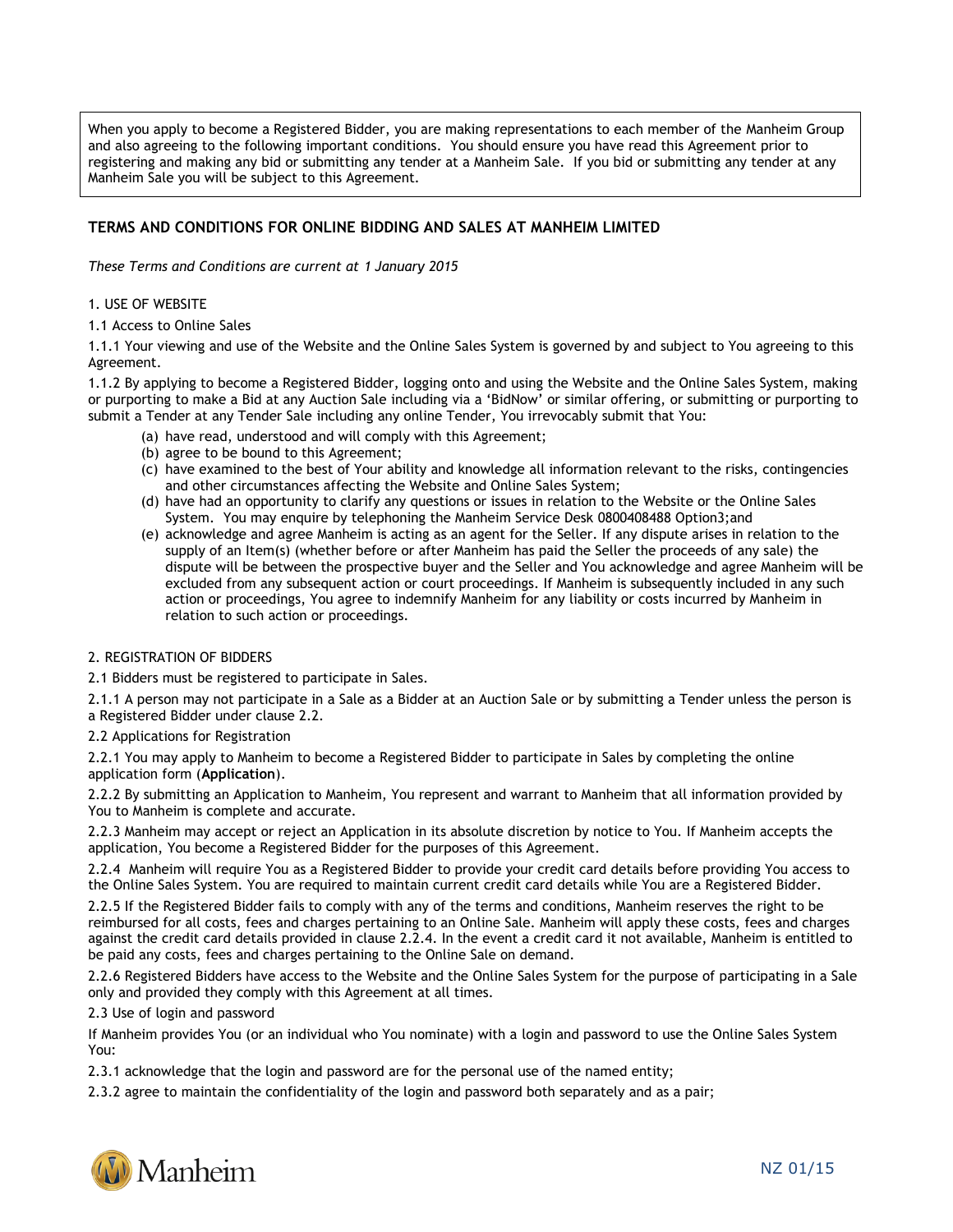2.3.3 agree not to disclose the login or password to any other person;

2.3.4 agree, where a login and password are provided to an individual at Your request, to ensure that the individual complies with clauses 2.3.1 to 2.3.4;

2.3.5 accept full responsibility and indemnify Manheim for any expenses, loss, damage, costs, demands or liabilities incurred by Manheim directly or indirectly, out of or in connection with, the use, including (without limitation) any improper or unauthorized use of the login and password;

2.3.6 agree to only access the Website and Online Sales System for legitimate and lawful purposes and in accordance with any instructions or directions given to You on the Website or Online Sales System from time to time; and

2.3.7 agree and acknowledge that Manheim may, in its absolute discretion, withdraw or restrict your access to the Website or Online Sales System at any time and without reason, explanation or prior notice.

# 3. TERMS AND CONDITIONS OF SALE

### 3.1 Definition of Auction or Tender Sales

Prior to the commencement of the Sale Process for an Item, Manheim may nominate that the Item is for sale by Auction Sale or Tender Sale.

### 3.2 Auction Sales

All Auction Sales conducted by or in conjunction with the Online Sales System are subject to Annexure A- Online Auction Sales Terms and Conditions.

### 3.3 Tender Sales

All Tender Sales conducted by or in conjunction with the Online Sales System are subject to Annexure B- Online Tender Sales Terms and Conditions.

### 3.4 Registration

All Items are sold as unregistered unless expressly stated to the contrary.

3.5 You must disclose to Manheim at the time of becoming a Registered Bidder and prior to any Bid or Tender, that there is an intention to purchase an item for export purposes. Your ability to purchase an Item in this manner is at the discretion of Manheim and subject to the Seller's consent. In the event this type of purchase is permitted you are required to comply with all legislated disclosure requirements and Manheim's reasonable directions.

### 4. SUSPENSION OF SERVICE

### 4.1 No Warranty or Representation of Availability

Manheim expressly disclaims any representation or warranty that the Online Sales System will be available for use by You at all times or at any particular time, during and for the duration of any particular Sale Process or at all.

4.2 Interruption to Service during Sale Process

If the Online Sales System is interrupted (for any reason during a Sale Process (whether by way of suspension by Manheim under clause 4.3 or otherwise) Manheim may, but is not obliged to, declare the Sale Process void and recommence the Sale from the beginning.

### 4.3 Suspension of Service

4.3.1 Manheim may from time to time suspend the provision of the Online Sales System.

4.3.2 Where possible, Manheim will notify You in advance of the time and duration of any suspension of the Online Sales System, but does not represent or warrant that it will do so on every occasion, on any particular occasion or any occasion at all.

### 5. LIABILITY AND INDEMNITY

### 5.1 Necessary Authority

If You make use of the Online Sales System, whether for You or another person, You acknowledge and warrant to Manheim that:

5.1.1 You have the full authority to engage in the transactions You undertake;

5.1.2 You will be liable for all costs, fees, charges and other amounts which may become payable to Manheim or any other person as a result of the use of the Online Sales System;

5.1.3 You are properly authorised to provide Manheim with any information which You provide;

5.1.4 You are not breaching any obligation of confidence or any requirement of any applicable law relating to the privacy of Personal Information by providing the information to Manheim; and

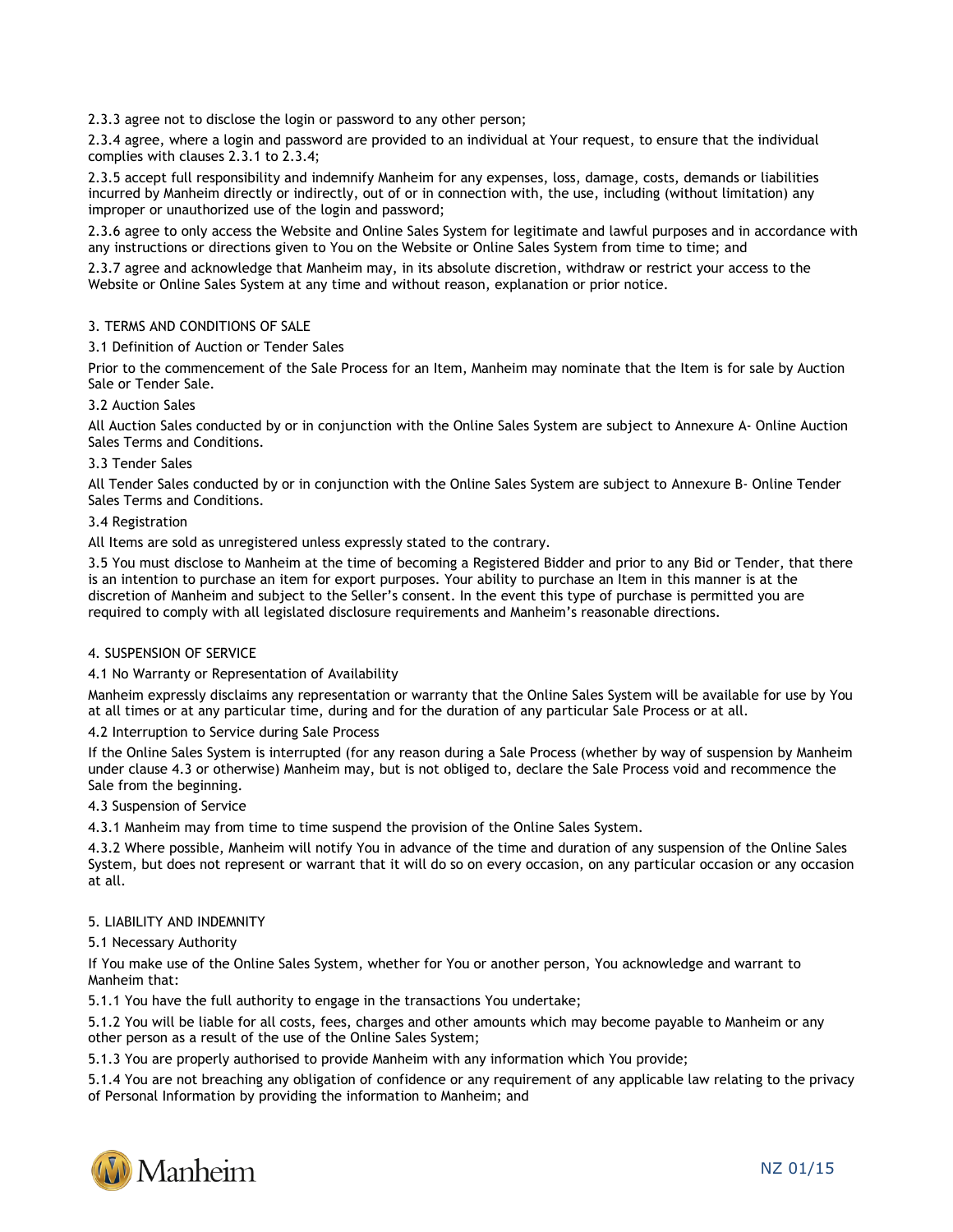5.1.5 all information You provide to Manheim is true and complete to the best of Your knowledge.

5.2 Manheim shall not be responsible for any damage to property or injury to persons incurred during the removal of Items.

5.3 Subject to clause 5.6, the Registered Bidder is not entitled to cancel any transaction on the basis that the Items were not accurately described.

5.4 Subject to clause 5.6, all Items, having been made available for inspection prior to Sale, are offered for sale 'as is, where is' with all faults (if any).

5.5 Exclusion of representations

As a Registered Bidder making a Bid or submitting a Tender in accordance with this Agreement, You do so on the basis that:

5.5.1 No member of Manheim Group makes any representation concerning the Online Sales System; and

5.5.2 You do not rely on:

- (a) any representation, letter, document or arrangement whether oral or in writing; or
- (b) any other conduct, as adding to or amending this Agreement.

# 5.6 No Exclusion of Legislation

To the full extent permitted by law, and notwithstanding the contents of or any description given in any catalogue, advertisement, Road Test Report, engineers' report or other materials issued by any member of the Manheim Group, all conditions, warranties, guarantees (including without limitation as to the condition, quality, fitness for purpose, merchantability or compliance with description of an Item), rights, remedies, liabilities and other terms implied or imposed on any member of the Manheim Group by statute, custom or the common law are excluded from this Agreement. In entering into this Agreement (unless a supply under this Agreement is a supply of goods or services to a consumer within the meaning of the Consumer Guarantees Act 1993 (**CGA**)) we both confirm, acknowledge and agree that;

- a) we are each 'in trade';
- b) the goods and services provided under this Agreement are supplied to you and acquired by you in trade and for a business purpose; and

the statutory guarantees and implied terms, covenants and conditions contained in the CGA are excluded to the fullest extent permitted at law, and do not apply.

If a supply under this Agreement is a supply of goods or services to a consumer within the meaning of the CGA, nothing contained in this Agreement excludes, restricts or modifies the application of any provision, the exercise of any right or remedy, or the imposition of any liability under the CGA.

5.7 You acknowledge that You are responsible for conducting a search of the Personal Property Securities Register (**PPSR**) maintained pursuant to the Personal Property Securities Act 1999 (**PPSA**) to ascertain whether any security interests are recorded in relation to the Item.

5.8 You acknowledge that any information provided by Manheim in relation to any Item reflects the information provided to Manheim by the Seller, and Manheim has not independently verified its completeness or accuracy. Manheim does not give any warranty as to the completeness or accuracy of any information provided to You about any sale of Items, including without limitation any information in relation to the distance travelled by a vehicle or its machine or engine hours and Manheim will not be liable for any loss, damage, cost or expense suffered or incurred by a buyer arising out incorrect or incomplete information. You agree to independently verify any information which is important to Your purchasing decision.

5.9 The Seller represents and warrants to You and Manheim that the Item is not subject to a security interest of any kind including without limitation under the PPSA (other than a security interest in favour of the Seller which will be released at or prior to the time title in the Item is intended to pass to You).

### 5.10 Limitation of Liability

5.10.1 To the full extent permitted by law and subject to clause 5.6, neither the Seller nor Manheim will be liable for any loss, damage, cost or expense suffered or incurred by a purchaser arising out of a Tender, negotiation, sale or purchase of an Item.

5.10.2 Subject to clause 5.6, You agree and acknowledge that no member of the Manheim Group accepts any liability or responsibility to You or any third party arising from any indirect or consequential loss, damage or expense of any kind or nature and You release and forever discharge each member of the Manheim Group from any such liabilities and any claims, demands or causes of action in respect thereof.

5.10.3 Subject to clause 5.6, no member of the Manheim Group accepts any responsibility for any interpretation which may be placed upon the information provided to You.

5.10.4 Subject to clause 5.6, any deficiency in the Items sold shall not vitiate the sale, but neither the Seller nor Manheim shall be bound to deliver more than is in their possession.

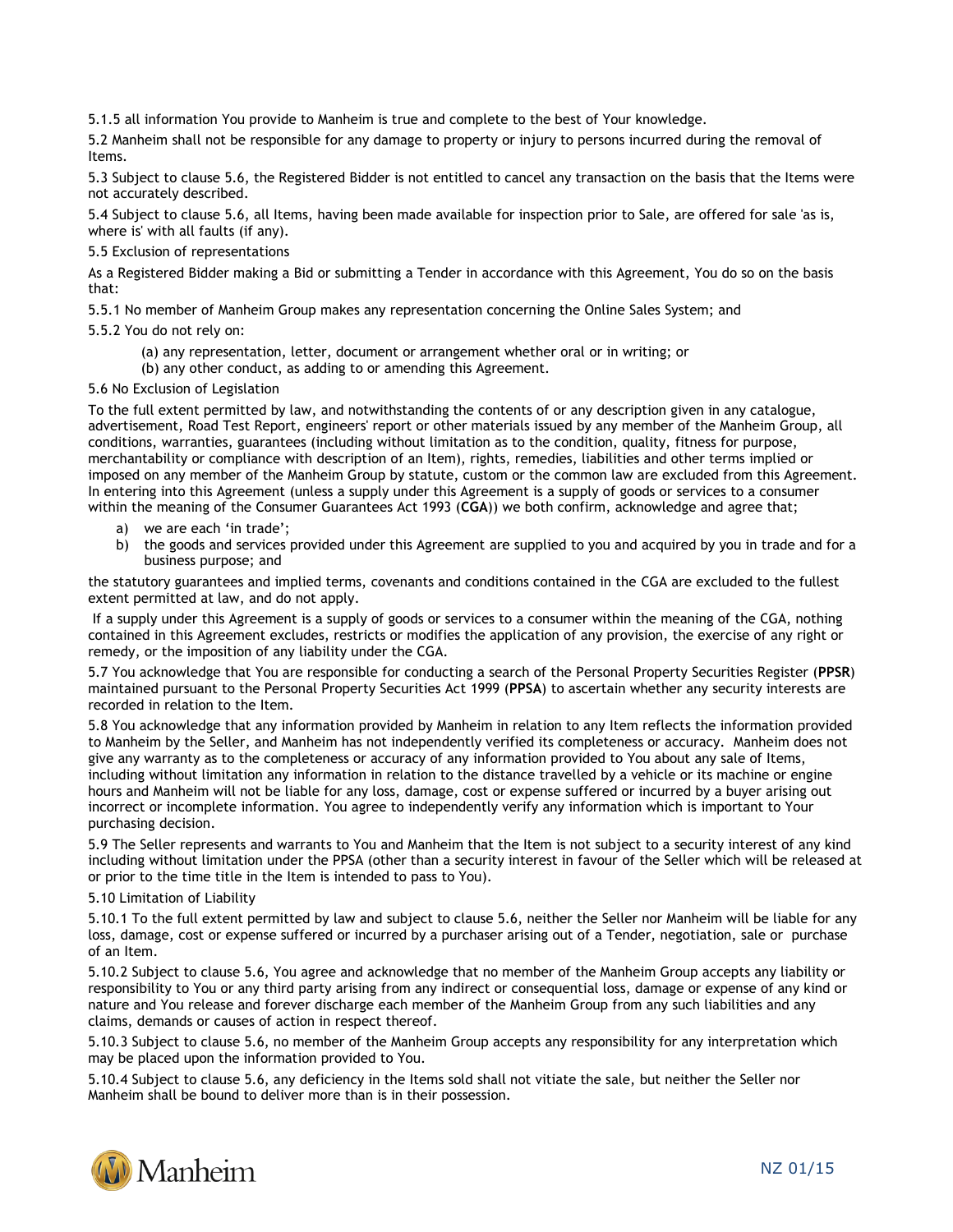## 5.11 Indemnity

Subject to clause 5.6, you agree to indemnify each member of the Manheim Group for the full amount of any claim, suit or demand and all costs of such a claim, suit or demand (including, without limitation, legal costs on a full indemnity basis) made by You or any other person in relation to a Sale or Your use of the Online Sales System or the Website. This clause 5.11 survives termination of this Agreement for any reason and does not merge upon completion.

### 5.12 Circumstances beyond Manheim Group's reasonable control

No member of the Manheim Group is responsible for or otherwise liable for any delay in, or failure of, performance to the extent that any delay or failure is due to circumstances beyond its reasonable control including, without limitation, strikes, lockouts and other industrial disputes, breakdown of systems or network access, flood, fire, explosion or accident including any failure to receive a Tender in a Tender Sale.

5.13 Subject to clause 5.6, if any dispute arises with the Seller, You agree to allow Manheim to attempt to mediate and resolve the matter with the Seller, and:

(a) If Manheim determines that the most appropriate resolution of the matter is the cancellation of the sale and refund of the purchase monies paid, You will have no further claim or recourse against Manheim or the Seller upon refund of the purchase monies; and

(b) You will not institute other action or proceedings unless Manheim has advised that it is unable to assist further in the resolution of the matter, or has failed to resolve the matter within a reasonable period of time having regard to all circumstances.

### 6. PRIVACY

# 6.1 Privacy Policy

By accessing and using this Website and engaging in online bidding, You agree to be bound by the terms of our Privacy Policy in relation to the collection, use, disclosure and storage of Your personal information.

### 7. TERMINATION

7.1 Termination by Manheim

Manheim may terminate this Agreement and cease to provide access to the Online Sales System to You immediately by giving notice to You.

### 7.2 Termination by You

You may cease to remain a Registered Bidder by notice in writing by email via the website account or by mail to Manheim, provided that You do not have any active or outstanding Bid or Tender in the Online Sales System. Any purported termination of this Agreement by You does not release You from, or affect, any accrued obligation under this Agreement.

### 7.3 Consequences of Termination

Upon termination of this Agreement for any reason:

7.3.1 You must immediately cease to use the Online Sales System;

7.3.2 any amounts You owe to Manheim, whether under this Agreement or otherwise become immediately due and payable; and

7.3.3 You must destroy or delete any copy of the Online Sales System or any information collected from the Online Sales System You have in Your possession or under Your control.

### 8. BIDS AND TENDERS

8.1 All Bids or Tenders submitted must be bona fide and must not be fixed or adjusted in collusion (or otherwise in accordance with any arrangement or agreement) with any third party including but not limited to providing information relating to intended Bids or Tenders or attempting to manipulate the Sale Process in any way, or otherwise contravene or attempt to contravene the Commerce Act 1986.

8.2 You must not give or offer anything to Manheim or any employee or agent of Manheim or their families as an inducement or reward, which could in any way tend to influence the actions of that person in relation to an Auction Sale or Tender Sale.

8.3 A Bid or Tender is taken to be a representation and warranty that the Bid or Tender is a genuine offer to purchase the Item at the price specified. If any member of the Manheim Group becomes aware or suspects of any form of collusive activity by a Registered Bidder, Manheim may terminate the Registered Bidder's right to participate in the Sale Process, or if the Registered Bidder's Bid or Tender has been accepted by Manheim, Manheim may terminate any contracts that were entered into by the Registered Bidder relating to the Bid or Tender.

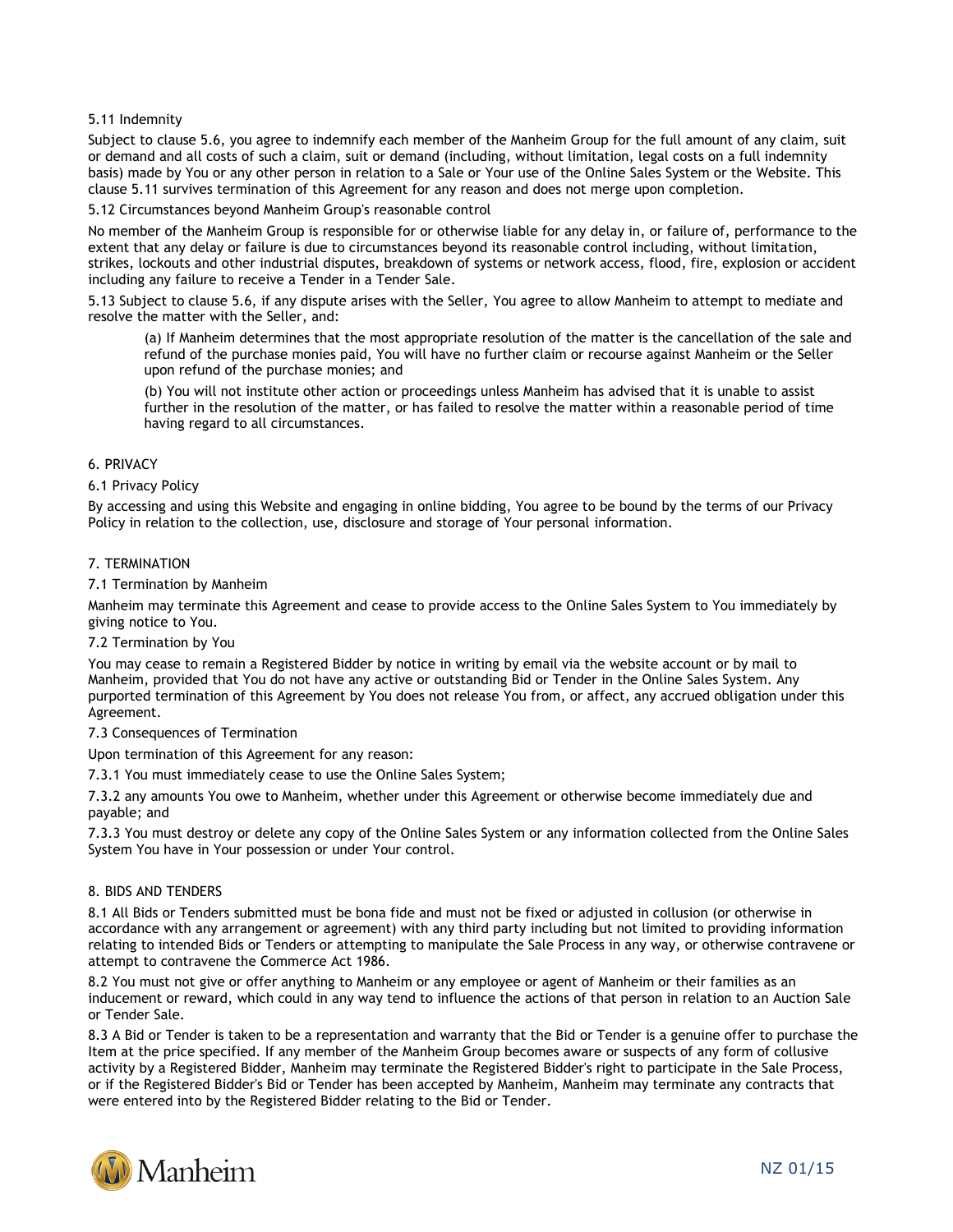8.4. All Bid or Tender prices are to be GST inclusive unless the owner of the Items is not registered or required to be registered for GST (in which case no GST is payable on the sale of the Item). Items to be sold on behalf of owners not registered or required to be registered for GST will be separately identified in the Online Sales System.

# 9. ROAD TEST REPORTS

9.1. Where or when offered Road Test Reports (excluding Truck & Machinery Auctions and Salvage Vehicle Auctions), are prepared by or on behalf of Manheim as a result of a brief road test undertaken prior to Auction Sale or Tender Sale, and are intended as a guide only (Road Test Report). Subject to clause 5.6, no warranty or guarantee concerning known or unknown faults is given or implied in relation to the Item the subject of the Road Test Report. The report covers no items capable of visual inspection. Vehicles sold with a Road Test Report are still sold subject to clause 5.4.

# 10. CANCELLATION DUE TO ERROR

10.1. The Registered Bidder accepts that despite our reasonable precautions, Items may be listed at an incorrect price or with incorrect information.

10.2. Manheim reserves the right to cancel any purchase transaction, even if the Registered Bidder has paid the purchase price for the Items. We reserve this right up until the time the Registered Bidder collects the Items. If we exercise this right, we will refund to the Registered Bidder any purchase price that the Registered Bidder has paid.

### 11. ADDITIONAL TERM AND CONDITION FOR TRUCK AND MACHINERY ITEMS OR WHERE ITEMS ARE PURCHASED FOR BUSINESS USE:

11.1. Manheim does not warrant that any electrical or mechanical appliance, plant and/or equipment (collectively, Plant and Equipment) complies with the requirements of any occupational health and safety laws (OHS Laws). Where practical to do so and where the Plant and Equipment is likely to be used in a workplace, Manheim has requested that the Seller display a statement on the Plant and Equipment to indicate the safety condition of the Plant and to supply certificates, operational manuals, etc, which may exist for the particular Plant and Equipment. If the Plant and Equipment purchased does not include this information, upon the request of a buyer, Manheim will use its reasonable efforts to obtain this information from the Seller. By law, a buyer of any Plant and Equipment for use in a workplace must ensure it complies with OHS Laws before it is used. Heavy penalties apply for non compliance. A summary of the occupational health and safety requirements is available from http://www.business.govt.nz/worksafe.

# 12. ADDITIONAL TERM AND CONDITION FOR SALVAGE VEHICLE OR NON MOBILE VEHICLES:

12.1.Subject to clause 5.6 and in addition to clauses 5.4, Manheim does not accept any responsibility for damage sustained to Items through the normal use of forklifts or other equipment to load, unload and shift damaged and non mobile Items.

# 13. ANCILLARY COSTS

13.1 All costs associated with the purchase of an Item, including but not limited to duties, taxes, Item removal, transport, decommissioning and/or storage costs are to be paid by the buyer and are separate and distinct from the purchase price.

### 14. GENERAL

### 14.1 Notices

14.1.1 Manheim may give You notice of any matter or thing required or permitted to be notified to You under this Agreement by either:

- (a) sending You an electronic mail message to an electronic mail address nominated by You; or
- (b) posting the notice to the Website.

14.1.2 Such notice takes effect and is deemed served from the time the electronic mail message leaves the Manheim system or is visible on the Website, as the case may be.

### 14.2 Governing Law

This Agreement shall be governed by and construed in accordance with the laws of New Zealand and the parties submit to the non-exclusive jurisdiction of the courts of New Zealand.

14.3 Personal Knowledge

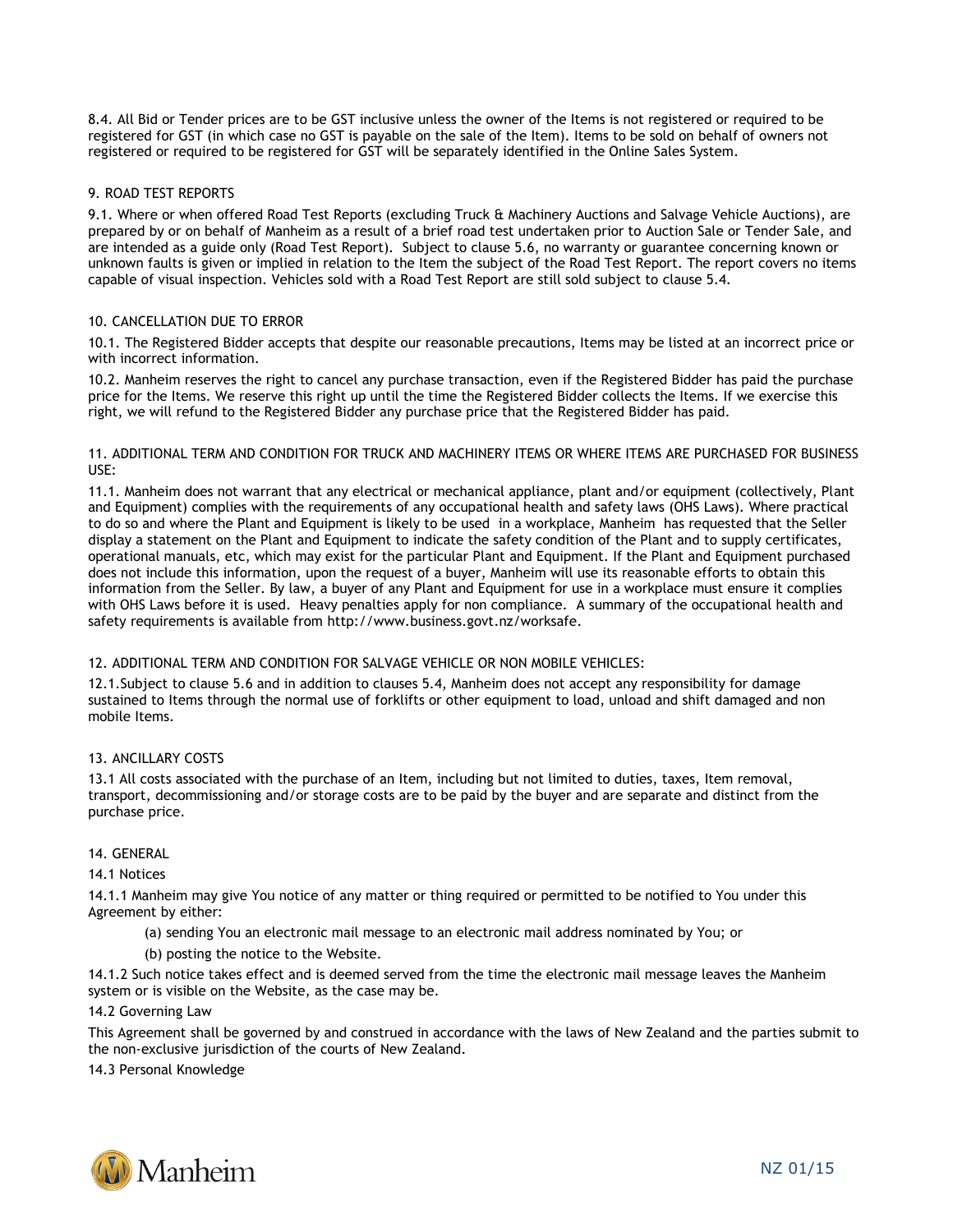A reference to a matter being to the knowledge of a person means the matter is to the best of the knowledge and belief of the person after making proper enquiry including enquiry which a reasonable person would be prompted to make by reason of knowledge of a fact.

14.4 Severance

If any provisions of this Agreement are found to be invalid or unenforceable, then that provision will be read down or severed and that invalidity or unenforceability does not affect the validity or enforceability of the other terms and conditions.

### 14.5 Whole Understanding

This Agreement represent the entire understanding between You and Manheim.

### 14.6 Variation of this Agreement

14.6.1 Manheim may amend this Agreement (including any fees charged by Manheim to You) at any time by giving You at least 30 days' notice, either by sending a notice of variation to your email or postal address (as set out at the time of your registration) or by posting the notice of the variation to the Website (Notice of Variation).

14.6.2 If You do not agree to the bound by the varied Agreement, You may, subject to clause 7, terminate this Agreement by notifying Manheim in writing within 30 days of the Notice of Variation.

14.6.3 If You do not notify Manheim within 30 days of a Notice of Variation that You wish to terminate this Agreement, You agree to be bound by the Agreement as varied.

14.7 Waiver and Exercise of Rights

14.7.1 A single or partial exercise or waiver of a right relating to this Agreement does not prevent any other exercise of that right or the exercise of any other right.

14.7.2 Subject to clause 5.6, no party will be liable for any loss or expenses incurred by another party caused or contributed to by the waiver, exercise, attempted exercise, failure to exercise or delay in the exercise of a right.

### 14.8 No Relationship

No party to this document has the power to obligate or bind any other party. Nothing in this document will be construed or deemed to constitute a partnership, joint venture or employee, employer or representative relationship between any of the parties.

14.9 Survival of Indemnities

Each indemnity in this document is a continuing obligation, separate and independent from the other obligations of the parties and survives termination of this document.

### 14.10 Enforcement of Indemnities

It is not necessary for a party to incur expense or make payment before enforcing a right of indemnity conferred by this document.

14.11 No Merger

The warranties, undertakings, agreements and continuing obligations in this document do not merge on completion.

## 14.12 Rule of Construction

In the interpretation of this document, no rule of construction applies to the disadvantage of the party preparing the document on the basis that it put forward this document or any part of it.

### 14.13 Interpretation

In this Agreement, a reference to a statute, includes regulations under it and consolidations, amendments, re-enactments or replacements of any of them.

### 15. DEFINITIONS

In these terms and conditions, unless expressed or implied to the contrary:

Agreement means this document and includes all Schedules and Annexures to it.

Online Auction Sales Terms and Conditions means the terms and conditions under which Auction Sales under this Agreement will be conducted as set out in Annexure A.

Auction Sale means a sale or prospective sale by auction including via a 'BidNow' or similar offering, of an Item conducted by way of the Online Sales System in accordance with this Agreement including the Online Sales Terms and Conditions.

Bid means an offer to purchase an Item at a specified price in an Auction Sale.

Bidder means a person who has made or purported to make a Bid.

Business Day means a day that is not a Saturday, Sunday, or public holiday in Auckland, New Zealand.

Buyer Administration Fee also referred to as Buyer Auction Fees means fees payable by Buyer on successful bid

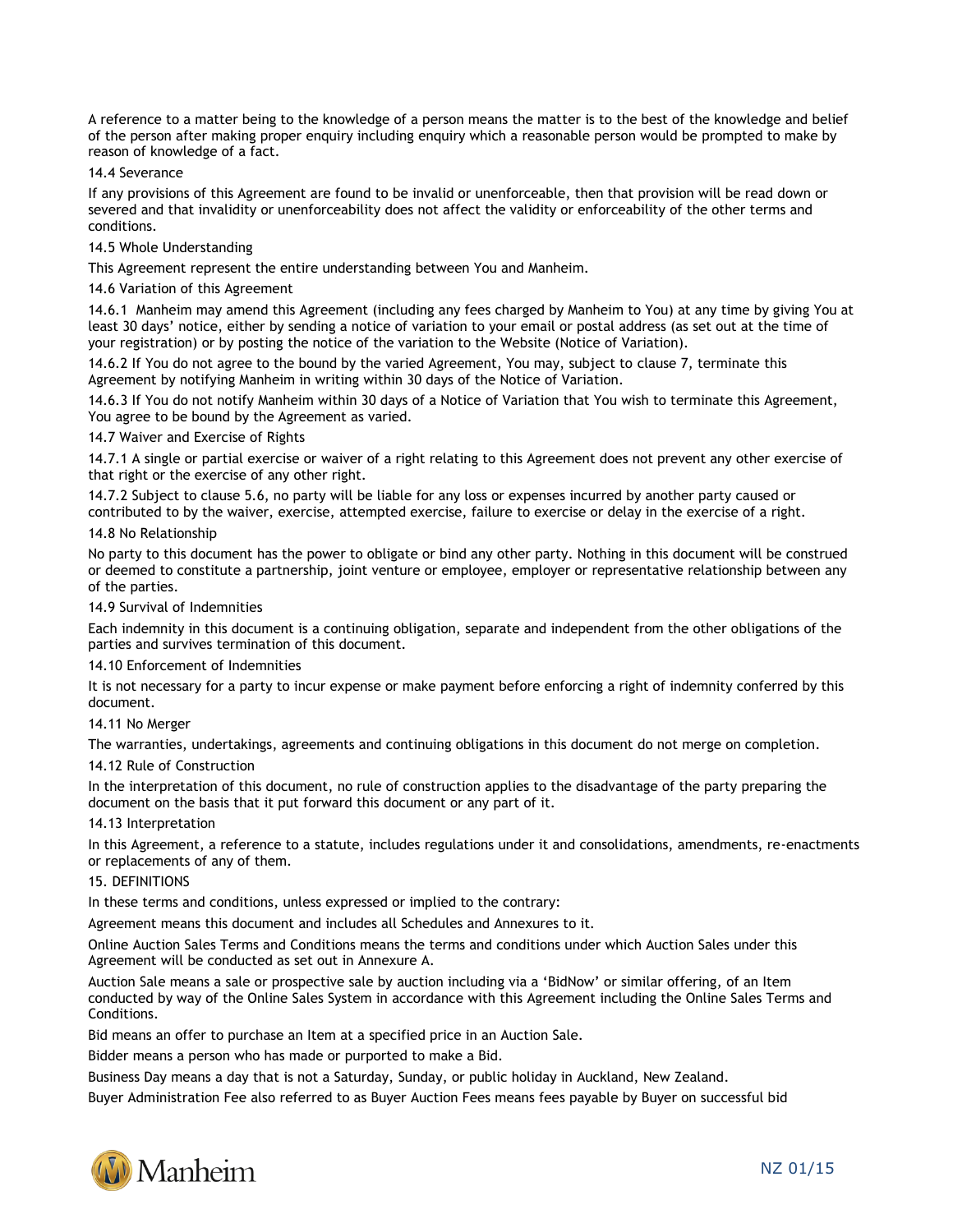Item means any good made available for purchase by Auction Sale or Tender Sale under the terms of this Agreement. Manheim means Manheim Limited.

Manheim Group means Manheim and each related company (as that term is defined in section 2(3) of the Companies Act 1993) of Manheim and any agent, officer or employee of any of them.

Offer means a response to a Tender.

Online Sales Terms and Conditions means the terms and conditions under which Auction Sales under this Agreement will be conducted as set out in Annexure A.

Online Sales System means the online system used by Manheim to perform Sales online.

Online Tender Sales Terms and Conditions means the terms and conditions under which Tender Sales under this Agreement will be conducted as set out in Annexure B.

Registered Bidder means a person who has agreed to be bound by the terms of this Agreement and been accepted by Manheim to participate in Sales under clause 2.

Sale means a sale, agreement to sell or prospective sale of an Item by Auction Sale or Tender Sale under this Agreement. Sale Process means the process by which an Auction Sale or Tender Sale is conducted until the successful buyer's Bid or Tender (if any) is accepted by or on behalf of the Seller of the Item or the Item is withdrawn by Manheim.

Security Interest means 'security interest' as defined in the Personal Property Securities Act 1999 and any regulations under that Act.

Seller means the person selling an Item.

Tender means an offer to purchase an Item at a specified price in a Tender Sale.

Tender Sale means a sale or prospective sale of an Item by tender conducted by way of the Online Sales System in accordance with this Agreement including Annexure B-Online Tender Sales Terms and Conditions.

You and Your means the user of the website or the person using the Online Sales System including, without limitation, a Registered Bidder.

Website means this Website, located at the uniform resource locator [http://www.manheim.com.au,](http://www.manheimfowles.com.au/) and includes any part of this website.

# **ANNEXURE A – ONLINE AUCTION SALES TERMS AND CONDITIONS**

Unless otherwise defined, a defined term in these Online Auction Sales Terms and Conditions has the same meaning given to it in the Terms and Conditions for Online Bidding & Sales.

# **CONDUCT OF SALE**

1. Registered Bidders may submit Bids for Items offered for Auction Sale by proxy set prior to, or during the auction period Sales Process by using the Online Sales System. This is performed on this Website by submitting a "Submit Bid" request.

2. By submitting a Bid at an auction, the Bidder accepts and agrees to be bound by this Agreement and any special conditions announced by the Auctioneer prior to the auction.

3. A Bid will only be accepted by the auctioneer if it is higher than the preceding Bid.

4. The Online Sales System may incorporate a proxy bidding facility. The proxy bidding facility allows Registered Bidders to enter a maximum Bid amount for a particular Item, and an incremental Bid amount which the proxy bidding facility will automatically submit, to the Online Sales System on the Registered Bidder's behalf in response to a higher Bid submitted by another Bidder for that Item, until the maximum Bid amount specified by the Registered Bidder is reached.

5. All Items are subject to a reserve price unless otherwise stated.

6. Vendor bids are not permitted unless otherwise stated.

7. The auction period for an Item is completed upon the acceptance and declaration by Manheim of the highest Bid, whether by fall of the hammer or otherwise at the time and date nominated for that Item in the Online Sales System (**Auction Close**).

8. The Bidder submitting the Bid which at the end of the auction period is accepted and declared the highest Bid, will be the buyer at the price specified in the Bid, subject to Seller acceptance. If any dispute arises as to the last or highest Bidder, Manheim at its sole discretion, may auction or re sell the item again or negotiate with the next highest Bidder.

9. Manheim may hold a Bid and refer such a bid to the Seller before acceptance. Manheim reserves the right to further negotiate with the highest Bidder.

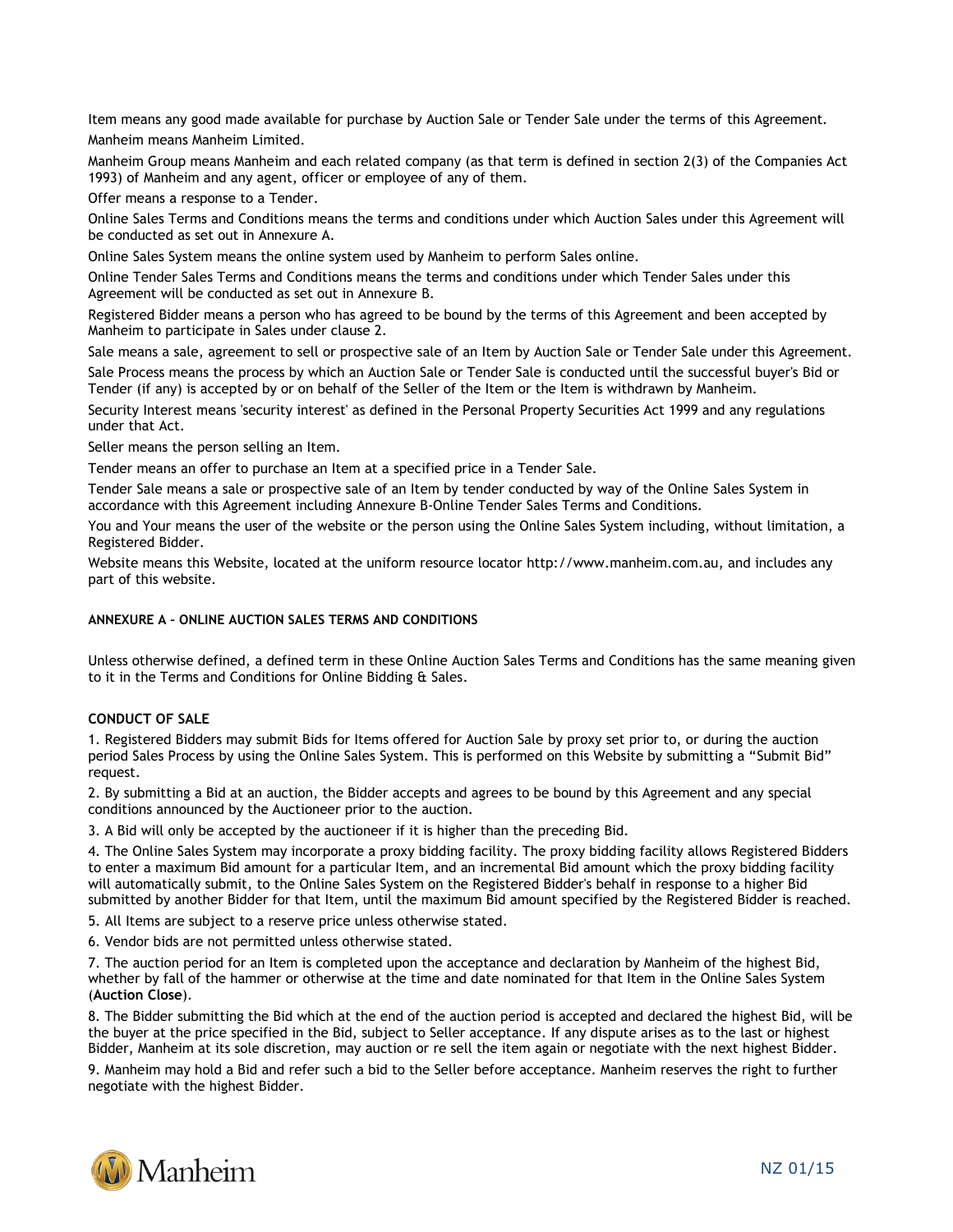10. Manheim may refuse to accept any Bid or withdraw any Item from the Auction Sale.

### **PAYMENT AND DELIVERY**

11. All buyers must at the conclusion of the auction period, if required to do so by Manheim, pay a deposit of 10% of the purchase price or \$500 whichever is greater in cash, bank deposit or bank cheque and pay the balance in cash, bank deposit, bank cheque or credit card (over the counter only), by 4.00 pm one Business Day after the sale (Completion). Manheim may deduct the deposit from the credit card provided at the time of registration. The deduction may occur immediately after auction. Dealers may purchase Items under deferred payment terms where this has been approved by Manheim . A failure to make full payment by 4:00pm one Business Day after the sale may incur a late payment fee.

12. In the case of non-payment of such deposit by a Bidder (Defaulter), the Item or Items may, at the option of Manheim, be auctioned or resold and Manheim may in its discretion, refuse to accept any Bid made by the Defaulter.

13. A buyer's administration fee (also referred to as buyer auction fee) and other fees may be payable by the buyer on Items sold by Manheim. The buyer's administration fee and other fees applicable to an Item is described in the Online Sales System. Where a fixed dollar amount is specified, the buyer's administration fee is inclusive of GST. Where a percentage is noted, the buyer's administration fee is inclusive of GST and will be calculated on the purchase price of the Item.

14. Title in the Items passes when Manheim receives notice of clear title and clear funds on the full payment for the Items.

15. Risk of damage to, and loss or destruction of, the Item shall pass to the buyer immediately on the acceptance and declaration by Manheim of the highest Bid, whether by fall of the hammer or otherwise at the time and date nominated for that Item by Manheim. Subject to clause 5.6, neither the Seller nor Manheim shall be accountable for any deficiency, damage or loss, which may arise thereafter.

16. The buyer will not be allowed to collect or remove an Item or any part of an Item until Manheim has clear title to the payment from the buyer in accordance with paragraph 11 of this Annexure A. All Items must be removed from the nominated storage premises by the buyer no later than 4:00pm one Business Day after Completion. Storage charges may apply on Items which remain uncollected after 4:00pm one Business Day after Completion.

17. The Registered Bidder is responsible for the payment of all delivery charges, if applicable.

18. If a Registered Bidder fails to comply with any of the terms and conditions in this Annexure A, any contractual right to be repaid for any money deposited by the Registered Bidder in part payment pursuant to paragraph 11 of this Annexure A shall be forfeited and all Items may be resold. The defaulting Registered Bidder will reimburse Manheim for all costs, charges and any difference in sale price consequent upon such resale.

19. At any time Manheim may, without any demand or notice, set off and apply any money deposited by the Registered Bidder pursuant to paragraph 11 of this Annexure A or any other indebtedness it owes to a Registered Bidder against any money owing to it by a Registered Bidder under this Agreement, whether or not the amount owed by Manheim or a Registered Bidder is immediately payable. The Registered Bidder irrevocably authorises Manheim to do anything necessary for that purpose.

### **Annexure B- Online Tender Sales Terms and Conditions**

Unless otherwise defined, a defined term in these Online Tender Sales Terms and Conditions has the same meaning given to it in the Terms and Conditions for Online Bidding & Sales.

1. Tenders must be in writing and must contain all other information required.

2. You agree a Tender may not be withdrawn.

3. No Tender may be submitted after the time and date nominated by Manheim as the close date and time of the Tender (Closing Time).

4. Tenders must be lodged at Manheim in the manner specified on the Online Sales System and shall remain open of acceptance or decline by the Seller for a period of 30 days from the Closing Time.

5. The successful buyer, if any, will be notified by email, fax or post using the contact details provided at the time of registration as a Registered Bidder within 5 Business Days of the Seller notifying Manheim of any Tender acceptance. Unsuccessful parties may not be notified.

6. No contract is formed by the lodgement of a Tender.

### **TERMINATION OR ALTERATION OF TENDERS**